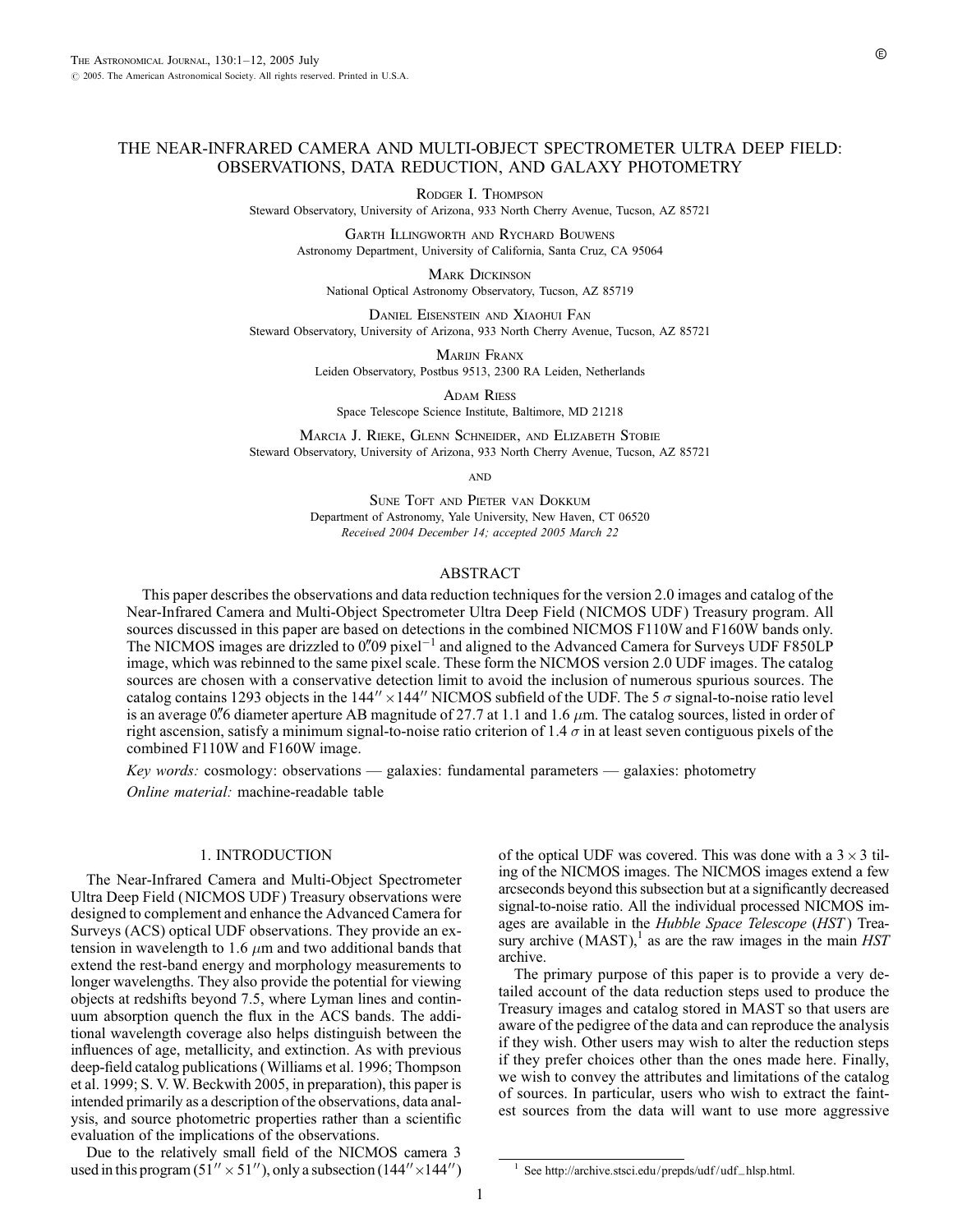ciency. The F110W integration always precedes the F160W integration. Three orbits comprise a single visit with the location of the image specified by a POSTARG from the central reference position. It is possible that the F160W images from the first orbit of a visit may have received a small amount of earthshine in the last readout of the NSAMP = 24 readout sequence. This is due to the guide star acquisition time on the first orbit of the visit, which takes longer than the guide star reacquisition in the subsequent two orbits of the visit. No correction has been made in the Treasury images for this effect. The  $3 \times 3$  grid was completed in three visits, with each visit representing a threeimage strip stepped in the detector  $x$ -direction. The visits were ordered to finish each  $3 \times 3$  grid before starting another and always in the same order. This was done to maximize the time coverage for a supernova event, should one occur. After the initial delay due to the NCS safing, all the visits occurred in their

expected order.

Each orbit contains an F110W and F160W band SPARS64,  $NSAMP = 24$ , 1344 s integration. Figure 1 shows the total response of the two bands, including the detector quantum effi-

Subsequent analysis of the images indicated that the secondepoch images were not an exact repeat of the first-epoch images. In the second epoch, three of the visits replaced a center image with an image on the right-hand side of the three-image strip. Tables 1 and 2 list the visits, with T, C, and B indicating top, center, and bottom for the first-epoch visits and L, C, and R indicating left, center, and right for the second-epoch visits. These refer to the left, right, top, and bottom of the NICMOS images in their standard  $x$ - and  $y$ -orientations.

# 3. DATA REDUCTION

Previous papers (Thompson et al. 1999, 2001; Thompson 2003) described details of the data reduction procedures for deep-field NICMOS observations. Some of the procedures required revision for post-NCS installation data. These changes and the provision of the reduced images as public Treasury program data products warrants a detailed description of the data reduction procedures even though some aspects have been covered in the publications cited above. All the procedures use the commercial Interactive Data Language  $(IDL)<sup>3</sup>$  software and the IDL-based Fits List Calculator (FLC; Lytle et al. 1999) software. These procedures were developed primarily by R. I. T. and E. S. for previous NICMOS observations.

### 3.1. Basic Reduction

The initial steps in the data reduction take advantage of the nondestructive readout capability of the NICMOS detectors. NICMOS detectors are read out at specified intervals without erasing or altering the image. This ability allows several data reduction advantages not shared by CCD detectors. The SPARS64 read pattern with 24 samples provides readouts evenly spaced by 63.998 s after the first two samples, which are spaced by 0.303 s. All the images in the NICMOS UDF observations were taken in



| TABLE 1<br>FIRST-EPOCH IMAGE POSITIONS BY VISIT |  |  |  |  |  |  |  |  |  |  |  |  |  |  |  |  |                                                           |    |
|-------------------------------------------------|--|--|--|--|--|--|--|--|--|--|--|--|--|--|--|--|-----------------------------------------------------------|----|
|                                                 |  |  |  |  |  |  |  |  |  |  |  |  |  |  |  |  | 2 3 4 5 6 7 8 9 10 11 12 13 14 15 16 17 18 19 20 21 22 23 | 24 |
|                                                 |  |  |  |  |  |  |  |  |  |  |  |  |  |  |  |  | C T B C T B C T B C T B C T B C T B C T B C               |    |

Fig. 1.—Total response functions for the NICMOS F160W and F110W filters. On this plot 100% response is equal to 1.0.

extraction techniques than we have used in producing the Treasury catalog.

## 2. OBSERVATIONS

The NICMOS observations in the UDF (HST GO/9803) are centered on the position  $3^{h}32^{m}39^{s}0$ ,  $-27^{\circ}47'29''1$  (J2000.0) at approximately the center of the ACS UDF observations.<sup>2</sup> The images lie in a  $3 \times 3$  grid with centers separated by 45". The grid centers are dithered by 5<sup>n</sup> in a 4  $\times$  4 square pattern tilted at 22°.5 to the x-axis of the images to reduce the effect of intrapixel sensitivity variations. The tilt of the pattern also produces dithers that have fractional pixel offsets in the detector array.

The NICMOS UDF program consists of 144 orbits broken into two epochs: (1) 2003 August 30–September 14 and (2) 2003 November 2–November 27. The scheduled start of observations in 2003 mid-August was delayed by a safing of the NICMOS Cooling System (NCS) just prior to the beginning of observations. All reference files, such as flats and darks, were obtained subsequent to the safing event. The epochs are separated to enable the detection of Type Ia supernova candidates and to provide enough South Atlantic Anomaly (SAA) crossing-free orbits for high sensitivity. The images in the two epochs are rotated by 90° to accommodate the roll restrictions of the spacecraft. In the first epoch the y-axis of the NICMOS camera 3 was oriented  $40^\circ$ 925 east of north, and in the second epoch it was oriented 130°925 east of north. These orientations are the same as the two ACS orientations in an effort to align the NICMOS and ACS images without the need for a rotation. The drizzled ACS images in MAST, however, were produced with the standard north-up, east-left orientation. The version 2 NICMOS Treasury images supplied to MAST are also oriented with north up, unlike the version 1 NICMOS image. The NICMOS version 2 images have been aligned with the ACS version 1 image so that researchers can use the complete set of ACS and NICMOS images without realignment or rotation (see  $\S$  3.7).

> <sup>3</sup> IDL is a registered trademark of Research Systems Incorporated, a Kodak company.

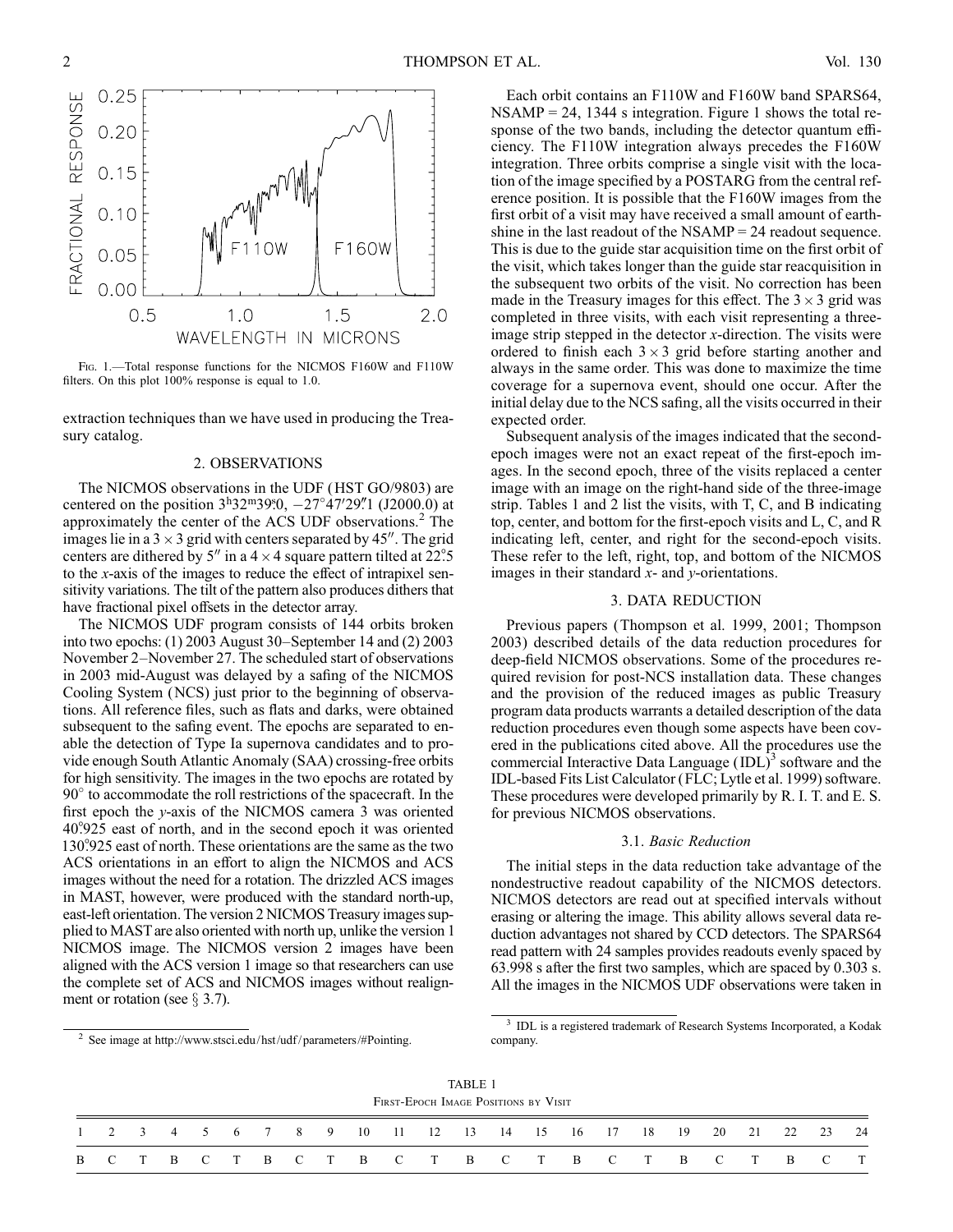# No. 1, 2005 NICMOS ULTRA DEEP FIELD 3

### TABLE 2 SECOND-EPOCH IMAGE POSITIONS BY VISIT

|  |  |  |  |  |  |  |  |  |  |  | 25   26   27   28   29   30   31   32   33   34   35   36   37   38   39   40   41   42   43   44   45   46   47   48 |  |
|--|--|--|--|--|--|--|--|--|--|--|-----------------------------------------------------------------------------------------------------------------------|--|
|  |  |  |  |  |  |  |  |  |  |  | R C L R R L R C L R C L R C L R L C L R R L R R                                                                       |  |

this mode. The steps described in this section are done automatically in batch processing with no interaction. This is roughly equivalent to the Space Telescope Science Institute (STScI) pipeline processing.

## 3.1.1. First Read Subtraction

The first step in the data reduction is the subtraction of the image obtained in the first read from all subsequent reads. This step eliminates the  $kTC$  noise that is present in each of the individual photodiodes at the beginning of an integration. The number of reads carried through in the final processing is then 23 reads rather than 24 after this step.

### 3.1.2. Dark Current Subtraction

After the first read subtraction, the dark current image is subtracted from each of the reads. This is a very important step, as the NICMOS detectors have dark current images with very significant structure. This structure is larger in magnitude than the signal from most of the galaxies in the image. The dark images are constructed from integrations in exactly the same mode as the observations but with the cold blank filter in place. This step differs from the STScI pipeline that uses ''synthetic darks'' calculated from parameters developed during the operation of NICMOS (Mobasher et al. 2004).

### 3.1.3. The NICMOS UDF Dark

The NICMOS UDF dark is a median dark image obtained from dark integrations taken during the Earth occultation period in each of the orbits assigned to the NICMOS UDF program. Operational constraints prevented dark integrations on two orbits, but the remaining 142 dark integrations were used to construct the median images. There is a median dark image for each read constructed from the medians of all the dark images for that particular read.

Between visit 34 and visit 35 of the 48 visits in the NICMOS UDF program, the temperature set point on the NCS was reduced by 0.1 K to compensate for the warmer conditions encountered during the period when the Earth's orbit is closest to the Sun. There was concern that this set point change would alter the nature of the NICMOS darks, since it is known that the darks are temperature-sensitive. Comparison of a median of the darks taken before the set point change with the median darks taken after the set point change did not reveal any differences above the noise level in the observations. The NICMOS UDF dark was therefore constructed from the median of all the darks before and after the set point change.

## 3.1.4. Warm Pixels

In the NCS era the NICMOS detectors operate at a significantly warmer temperature than in the previous operation with solid nitrogen cryogen. There are several advantages to the warmer detector temperature, but a disadvantage is an increase in the number of ''hot'' and ''warm'' pixels. Hot pixels are pixels with a dark current high enough to reach the nonlinear response region in a 1000 s integration. These pixels are included in the list of bad pixels described in  $\S$  3.1.9. More difficult cases are the warm pixels that have elevated dark current but not elevated enough to become nonlinear in a normal integration. These pixels can be corrected through the dark image subtraction for most types of integrations. The degree of elevation, however, is very temperature-dependent and will vary over the normal range of temperature variations inherent in the NCS operations. The elevated dark current is in many cases much larger than the signal encountered in faint galaxies.

The warm pixels contribute noise in two ways. The first way is the normal Poisson statistics inherent in a steady dark current, and the second way is incomplete removal when the dark current varies from the median dark current measured by the NICMOS UDF dark. The presence of these varying warm pixels altered the previous data reductions in two ways. The first was the introduction of a more aggressive bad pixel list for the UDF observations, and the second was the introduction of postprocessing procedures to detect the presence of warm pixel signals and separate them from true sources. These procedures are described in  $\S$  3.6.

### 3.1.5. Linearity Correction

During thermal vacuum testing prior to launch and in cycle 7, the linearity of each pixel was measured. The point at which nonlinearity set in and coefficients for a polynomial fit after that point were determined for every pixel. In the linearity correction stage the signal of every pixel is checked to see if it is in the nonlinear range. If it is above the linear range, its signal is corrected using the determined coefficients of the polynomial fit. If it is in the signal range that is deemed uncorrectable, it is marked as saturated, and only the reads occurring before saturation are used in the analysis. New coefficients are being determined for post-NCS operation. However, none of the galaxies in the UDF reached signal levels requiring correction; therefore, linearity is not an issue in this analysis.

#### 3.1.6. Cosmic-Ray Removal

A cosmic-ray event produces a sharp jump in signal intensity in the first readout after the event. Most events do not saturate the pixel, and subsequent readouts continue to monitor the incident flux. At this point in the analysis the readouts are stored as delta signal levels between each readout. The signal ''ramp'' is reconstructed by adding the delta together. The first step in cosmic-ray detection is a linear fit to the signal ramp, which will be a poor fit to the data if there is a cosmic-ray jump. The residuals to the fit will be increasingly negative with a sharp transition to positive after the event. The cosmic-ray detection procedure looks for the negative-to-positive transition as a signature of a cosmic-ray hit. If it detects a residual transition above the level expected from noise, it removes the delta signal between the two readouts before and after the event, recalculates the signal ramp, and fits a new linear solution.

The cosmic-ray procedure rechecks the ramp to see if there was another cosmic-ray hit and removes the proper delta signal if one is detected. If there is still a detectable cosmic-ray signature after the second refit, the pixel is marked as bad, and no further correction attempt is made. If the signal is saturated after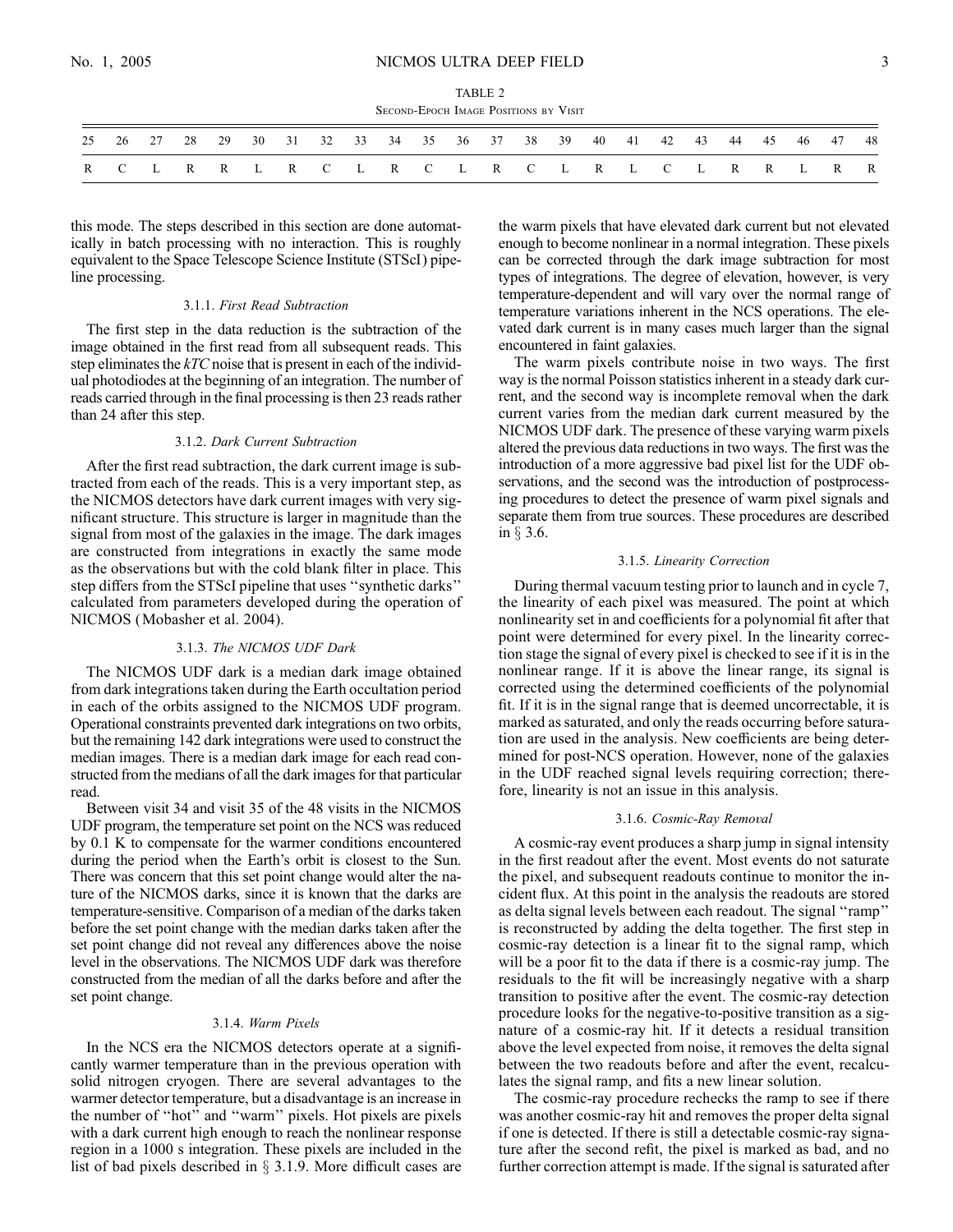

Fig. 2.—Quadrant bias corrections in ADUs per second that produce the minimum variation due to flat-field imprint for one of the NICMOS images. These values are taken as the appropriate quadrant bias correction. The red line shows the polynomial fit to the output, and the black line shows the smoothed fit to the output. In all cases, they completely overlap.

the cosmic-ray hit, only the signal obtained before the event is used in the analysis. The final recorded signal is the value of the slope of the linear fit to the signal ramp in ADUs per second. Cosmic-ray hits that occur in the 0.3 s between the first and second read are detected as fits that do not intercept zero, recalling that the first read is subtracted from the second so that the second read is the first point in the ramp. These hits do not affect the calculated slope but are marked as cosmic-ray hits in the data-quality array discussed later.

## 3.1.7. Quadrant Bias Correction

Each quadrant of the NICMOS detectors has a separate output amplifier to transmit the analog signal to an analog-todigital converter. This was done to prevent the loss of an entire detector array if there was a failure of an output amplifier. As a side effect of this design decision a small DC bias offset can occur between the four detector quadrants. Although the offset is small, the effect is significant relative to the faint galaxy signals in the UDF and can cause unreliable outputs during the drizzle process. Since there is significant sky background from the zodiacal light, it is difficult to determine the offset amount from a simple inspection of the image.

The quadrant bias is removed via a procedure based on the bias removal procedure developed by M. Dickinson as part of the STScI NICMOS team (Mobasher et al. 2004). The procedure uses the flat-field imprint produced on the DC signal by the flat-field correction process. Any flat DC bias will be modulated by the variations in the flat field. The process successively

subtracts a DC bias from each quadrant before it is flat-fielded, applies the flat field, and then picks the bias subtraction that produces the minimum variation in the quadrant. The variation in the quadrant signal is measured by a Gaussian fitting to the histogram of pixel values in the images. To avoid any residual corner glow from the amplifiers or other quadrant boundary anomalies, only the quadrant region that is at least 20 pixels from the quadrant edges is used to determine the quadrant bias. Bad pixels are also masked out to prevent them from dominating the variation signal. The output of variations from each bias correction is fit by both a second-order polynomial and by five-point smoothing of the output. In the cases encountered in the UDF images, they are essentially identical. The minimum variation bias correction is selected as the minimum of the smoothed output.

Both positive and negative bias are subtracted, as the bias can have either a positive or negative value. The bias subtraction used biases between  $-0.15$  and 0.2 ADUs s<sup>-1</sup> incremented in 0.001 ADUs  $s^{-1}$ . The procedure returns a warning if any bias corrections do not find a minimum in the provided range of biases. All the UDF quadrant images had minimums within the range of biases in the procedure. An example of the Gaussian width versus subtracted bias is shown in Figure 2. Visual inspection of the images before and after background subtraction confirmed that there were no detectable remaining quadrant bias offsets. The procedure would be unnecessarily time-consuming for images in which the objects were significantly brighter than the offsets and might not work in images in which the width of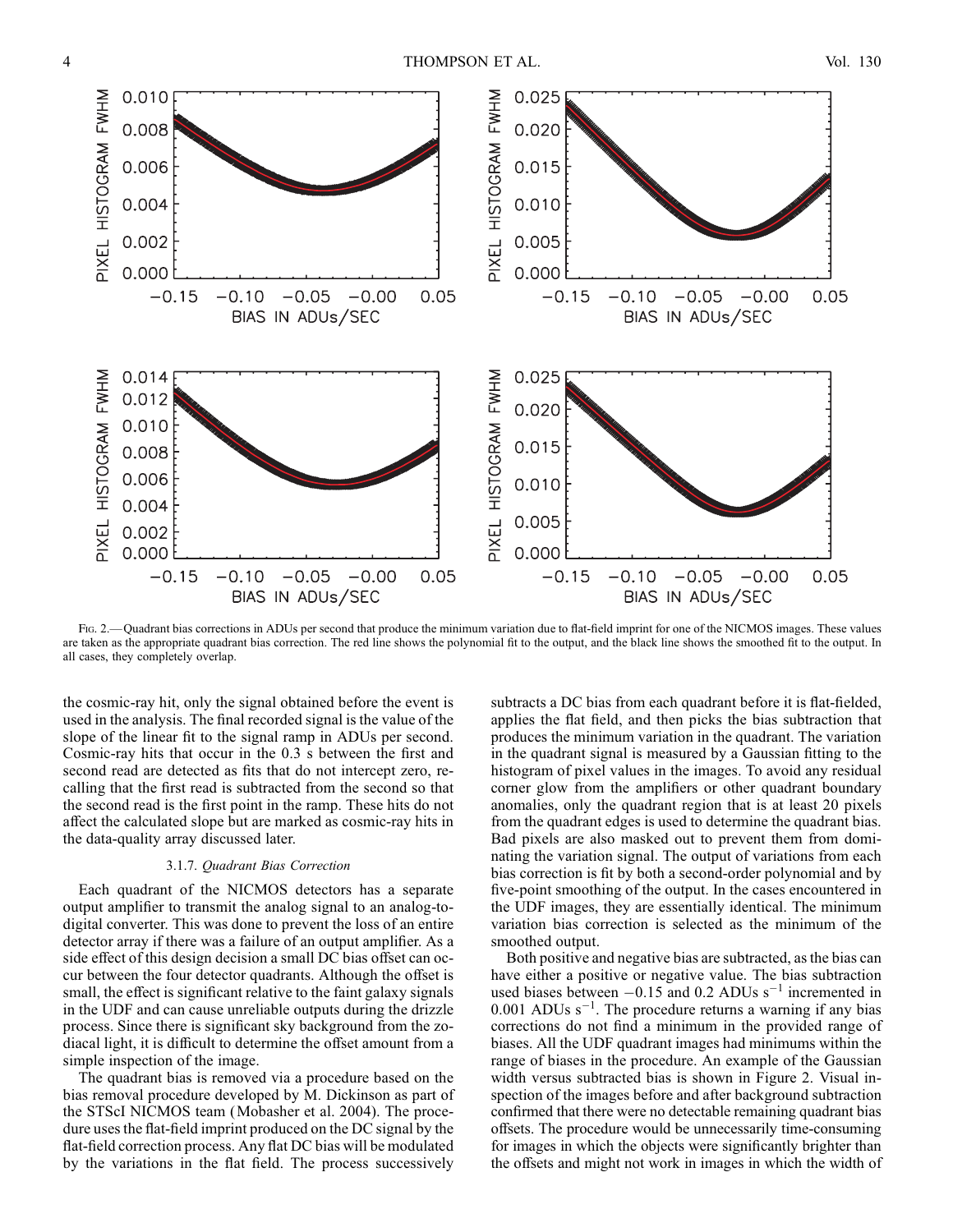the pixel signal histograms is dominated by source variations rather than noise. Neither is the case for the UDF. In reality the IDL code for this procedure actually performs both the flatfielding and bad-pixel correction. These procedures, however, are discussed individually in the following sections.

## 3.1.8. Flat-Fielding

NICMOS flat fields are created internally. The ''beam steering mirror" internal to the instrument lies at an optical pupil and is used to correct the spherical aberration of the HST primary. It can be illuminated from behind, and the reflective coating of the mirror was adjusted to be about 0.01% transmissive, producing an illuminated pupil for flat-fielding. Flat fields are produced at regular intervals during operation in all filters of each camera. We used F110W and F160W camera 3 flat-field observations created on 2003 September 9 from proposal 9640. The flat fields are analyzed in the identical manner as described in the preceding steps. The STScI reference flat fields were not used in this analysis because they were based on flat fields observed previous to the NCS safing event.

One of the effects that the flat field corrects is a slight vignetting along the lower edge of camera 3. For two reasons this correction was not effective in the UDF fields. First, the net effect has two components, vignetting of the incoming astronomical flux and emission from the vignetting component, which is thought to be the edge of the mount for the field division mirror for camera 3. For bright sources the vignetting is the dominant effect, and the flat field properly corrects the field. For very faint images, such as the UDF, emission can be a significant component that varies due to the natural temperature variations in the aft shroud. Second, variations in geometry due to temperature changes can affect the degree of vignetting. Again, the effect is slight for bright sources but can be significant for the UDF signal levels. For these reasons the lower 20 rows of all UDF images were masked off in the drizzle procedure described in  $\S$  3.7.

## 3.1.9. Bad Pixel Correction

Bad pixels are defined as pixels with quantum efficiencies (QEs) of less than 10% of the average QE or with dark currents high enough to reach nonlinear signal levels in 1000 s or less. In the post-NCS era the list of bad pixels has increased over the cycle 7 listing due to the higher temperature of the detector creating more high dark current pixels. Pixels that satisfy neither criterion but are highly variable in their dark current were also added to the list. All bad pixel signals are replaced with the median of the 8 pixels surrounding them. In the case of adjacent bad pixels, that number is reduced by the number of adjoining bad pixels. All bad pixels are listed in the data-quality array, which is an extension of the image or science array. Table 3 gives the decimal codes for each of the steps described above. They are each a single, different, binary bit, so each combination of actions performed on a pixel has a unique output code. Note that only a few of the 16 bits available for pixel actions are used in this analysis. A full set of data-quality codes can be found in the NICMOS Handbook, but only the ones listed here are used in the NICMOS UDF Treasury data. Even for the codes used, they may in many cases differ from the codes returned by the STScI pipeline analysis. As an example, the lists of bad pixels differ between the pipeline analysis and the analysis described here. Note that the data-quality extensions only exist for the individual NICMOS UDF images. The drizzle procedure does not preserve these codes, since many input pixels contribute to a single drizzled output pixel.

TABLE 3 DATA-QUALITY CODES

| Bit or Number |     | Bad Pixel Cosmic Ray | Nonlinear | Saturated |
|---------------|-----|----------------------|-----------|-----------|
| Bit           | x   | 512                  | 12        | 13        |
| Number        | 256 |                      | 4096      | 8192      |

## 3.2. SAA Persistence Correction

The program planners at STScI were careful to schedule the NICMOS UDF observations in orbits that were not impacted by SAA passages. None of the NICMOS UDF images required any correction to remove SAA persistence.

#### 3.3. Earthshine Detection

As mentioned in  $\S 2$ , the last read of the first orbit in a visit may have encountered increased earthshine due to the longer period of delay in a guide star acquisition than in a reacquisition. This would only affect the F160W images, as the readout sequence was always F110W and then F160W. We tested for this effect by plotting the median of the delta increase in the F160W images as a function of readout. In a few cases we saw a detectable rise in the last readout of the first orbit in a visit. The effect appeared minor enough that no correction was attempted.

## 3.4. Background Subtraction

The primary background source in the UDF is zodiacal emission, which is relatively uniform across the small UDF field of view. A median image of all the images in the F110W filter and in the F160W filter determines the background for that filter. The background is simply subtracted from each image in the proper filter. The median image is extremely smooth, with no indication of any residual source structure. This is similar to the results in the Hubble Deep Field-North (HDF-N; Thompson et al. 1999), in which the spacing between images was much smaller than in the UDF. Since the zodiacal backgrounds can be time-dependent, the first-epoch and second-epoch background subtractions were done independently.

#### 3.5. Residual Bias Correction

The removal of quadrant biases and the background subtraction should result in an image that has a median value of nearly zero, since most of the pixels in the image are not in sources that are above the noise level. The minimums of the quadrant bias curves in Figure 2, however, are rather broad. To compensate for this, each quadrant of every image was set to zero bias. The bias was determined from the median of the portion of the quadrants that is 40 rows and columns away from the edge to avoid any contamination from residual corner glow or uncorrected vignetting. Any detected bias was subtracted from the entire quadrant to produce a zero-bias image. Inspection by eye of the zero-bias images did not find any detectable quadrant offsets.

## 3.6. Warm Pixel Correction

A new effect encountered in the NICMOS UDF images is warm pixel variation. At the higher operating temperature of the NCS, the NICMOS detectors have more warm pixels than during the cycle 7 operation with solid nitrogen cryogen. A warm pixel is defined as a pixel with an elevated dark current that is not high enough to be declared a bad pixel by the criteria defined in  $\S$  3.1.9. For most applications warm pixels are adequately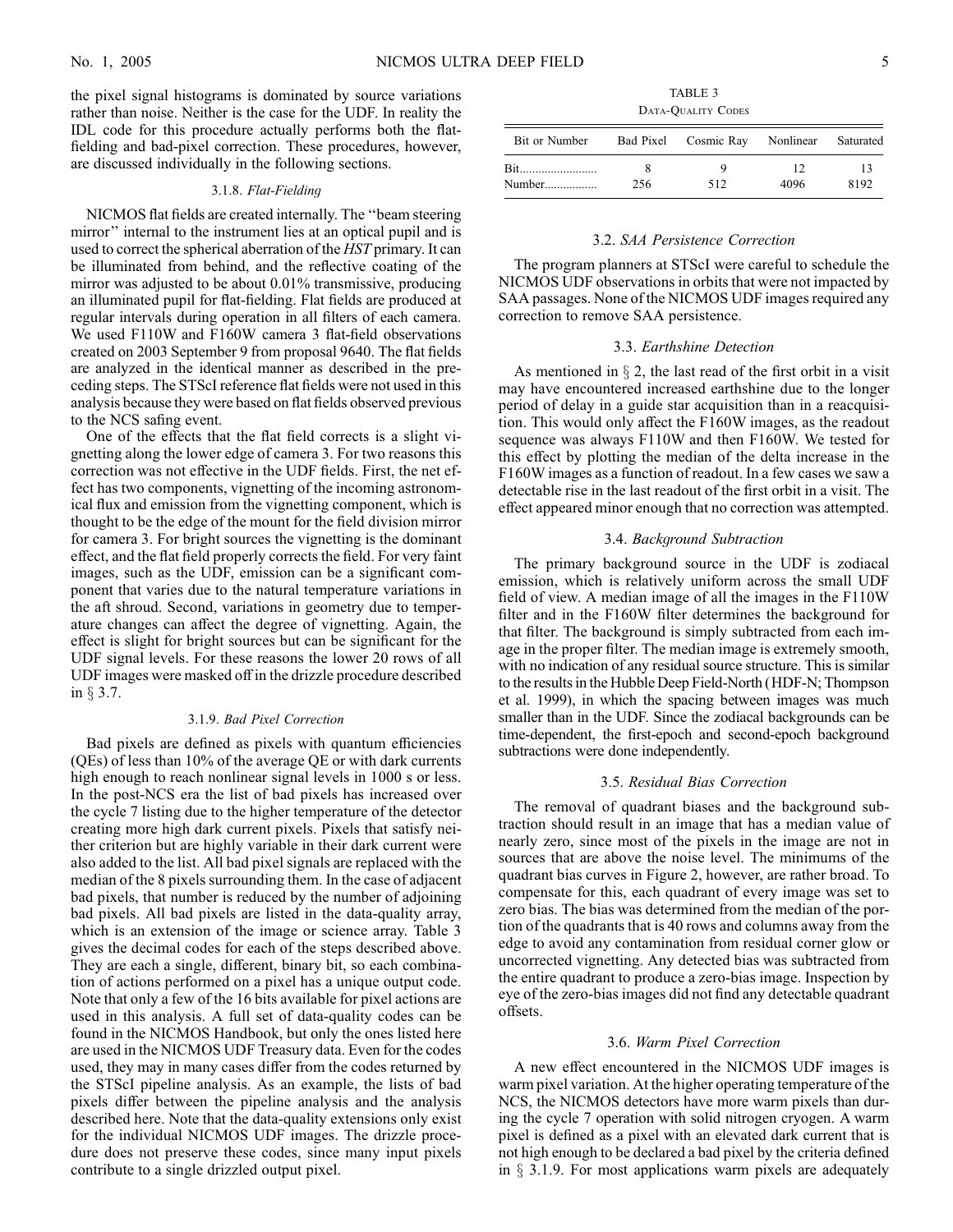TABLE 4 NICMOS Camera 3 Distortion Coefficients

| $x$ or $v$ |                         |                               |                   |              |                                                   |                                   |                      |                          |                | 10         |
|------------|-------------------------|-------------------------------|-------------------|--------------|---------------------------------------------------|-----------------------------------|----------------------|--------------------------|----------------|------------|
|            | 0.0<br>0.0 <sub>1</sub> | .0014705<br>$-8.9368516E - 4$ | 0.0<br>0.99853067 | 8.0317971E-6 | $1.3219373E - 5$<br>$-1.8073393E-5$ 0.59911861E-7 | 5.8285553E-6<br>$-1.1582927E - 5$ | 0.0<br>$0.0^{\circ}$ | $0.0\,$<br>$0.0^{\circ}$ | $0.0\,$<br>0.0 | 0.0<br>0.0 |

corrected by dark subtraction, but for the UDF they present two problems. The first problem is that their dark current is temperature-sensitive, and the NCS has slight temperature variations within an orbital cycle and within a 24 hr day due to power cycles in HST operation. The variation is small but significant relative to faint UDF sources. The second problem is that the Poisson noise of the signal at the end of an integration is also significant relative to a UDF source. The individual images have single or sometimes double pixels with signal levels of either positive or negative high contrast relative to the surrounding pixels from the warm pixel effect.

Warm pixels are identified by their contrast with neighboring pixels. The point-spread function ( PSF ) of a point source centered on a pixel provides a maximum contrast for a real source. Pixels with contrasts significantly greater than this are due to warm pixels. The contrast was computed for each pixel compared to the 8 pixels adjacent to it. A pixel is set equal to the median of the 8 pixels if three conditions are met: (1) its value is higher than the 3  $\sigma$  noise value in the image, (2) its value is higher relative to the median of the adjacent pixels than a preset contrast value, and (3) the value of the surrounding median is less than a preset number of standard deviations. The last condition prevents peak clipping on point objects. The contrast values were set to 6.0 for the F160W image and 8.0 for the F110W image, which has a narrower PSF. The standard deviation limits were set to 2.5 for the F160W images and 2.0 for the F110W images. Any corrected pixel has the bad pixel flag set in the data-quality image extension so it can be identified.

#### 3.7. Drizzle Procedure

The Treasury mosaic images were produced using the drizzle procedure with context images ( Fruchter & Hook 2002). The offsets for the NICMOS images were determined by registering the NICMOS F110W images onto the ACS F850LP UDF image in the HST archive, which has a north-up orientation and 0.03 pixel scale. The significant overlap between the two filters greatly reduces any errors due to color-dependent morphology; however, see  $\S 3.7.3$  for an assessment of the accuracy of the alignment. The NICMOS F160W images, which always immediately followed the F110W images in an orbit, were assumed to have the same offset as the F110W images preceding them. The ACS image was reduced to  $0\rlap.{''}09$  pixels by a simple  $3 \times 3$  pixel<sup>2</sup> addition of the image. Individual NICMOS F110W images were then produced with a drizzle PIXFRAC parameter of 0.6 and a SCALE parameter of 0.09/0.202863 to produce  $0\rlap.{''}09$  output pixels. The denominator in the scale factor is the pixel size of the distortion-corrected NICMOS pixel. The geometric distortion coefficients (L. Bergeron 2004, private communication) are given in Table 4. These coefficients are the constants for a cubic distortion correction of the form

$$
x_{\text{dist}} = a_1 + a_2x + a_3y + a_5xy + a_6y^2 + a_7x^3 + a_8x^2y + a_9xy^3
$$

$$
\tag{1}
$$

and an identical equation in  $b$  coefficients for the  $y$  position that governs the placement of the pixels. Compared to other HST instruments the correction is relatively small. The main component is the difference in plate scale between the x- and y-directions due to a slight tilt in the camera 3 focal plane relative to the plane of the detector. The tilt is due to the curvature of the focal plane. Each 0.09 NICMOS image was rotated to a north-up orientation using the ORIENTAT value in the image header.

A three-step process provided the positions of each F110W image relative to the ACS F850LP image. The first step was to shift the NICMOS images to the positions indicated by their world coordinate system positions in the headers. The second step was a noninteractive  $\chi^2$  minimization of the differences between the bright objects in the NICMOS image and the nearest corresponding bright ACS object. The ACS positions were determined with the source extraction program SExtractor (SE ) in the ABSOLUTE mode with the threshold set at 0.03 ADU  $s^{-1}$ . Positions in the NICMOS images were also determined with SE in ABSOLUTE mode with the threshold set at  $0.01$  ADU s<sup>-1</sup>. Both of these thresholds are quite bright in order to ensure a low source count per area. This made the likelihood of wrong object-matching low. The shifts were limited to  $\pm 10$  pixels in the x- and y-directions in single-pixel steps. The average position shift in this step was on the order of  $2-3$  0.09 pixels. The final shifts were determined by a similar  $\chi^2$  minimization of interactively selected NICMOS objects. Usually three objects were selected on the basis of compact size and sufficient signalto-noise ratio. Whenever fully visible in a NICMOS image, the star near the center of the image was used as one of the objects. The more eastern star image appears to have contamination due to a faint nearby object visible in the ACS images. Shifts in this step were limited to  $\pm 1$  pixel in 0.1 pixel steps. The average position adjustment in this third and final stage was 0.2–0.3  $0\rlap.{''}09$  pixels. These final positions were then used as the input to the drizzle procedure.

#### 3.7.1. Individual Image Masking

The F110W and F160W images each have a general mask used in the drizzle process. These mask out the bottom 20 rows of the image to eliminate the partially vignetted region at the bottom of camera 3. They also mask out a portion of the upper right-hand corner of camera 3 where there is an area of rapidly changing QE. In addition, they also mask out the known bad pixels and areas in which some particles, termed ''grot,'' cover detector pixels. The large number of dithered images greatly reduces the impact of the masked areas. The masks are available in the STScI NICMOS UDF Treasury version 2.0 archive in MAST. Several of the images had artifacts, such as satellite passage streaks, that required masking. Individual masks were made for 20 F110W images and 31 F160W images. Table 5 lists the masked images. The masks are contained in the NICMOS version 2.0 Treasury submission.

#### 3.7.2. Cosmic-Ray Persistence

A few of the masks remove spurious objects created by cosmic-ray persistence. If a cosmic-ray hit before the start of an integration produces a shower of particles, cosmic-ray persistence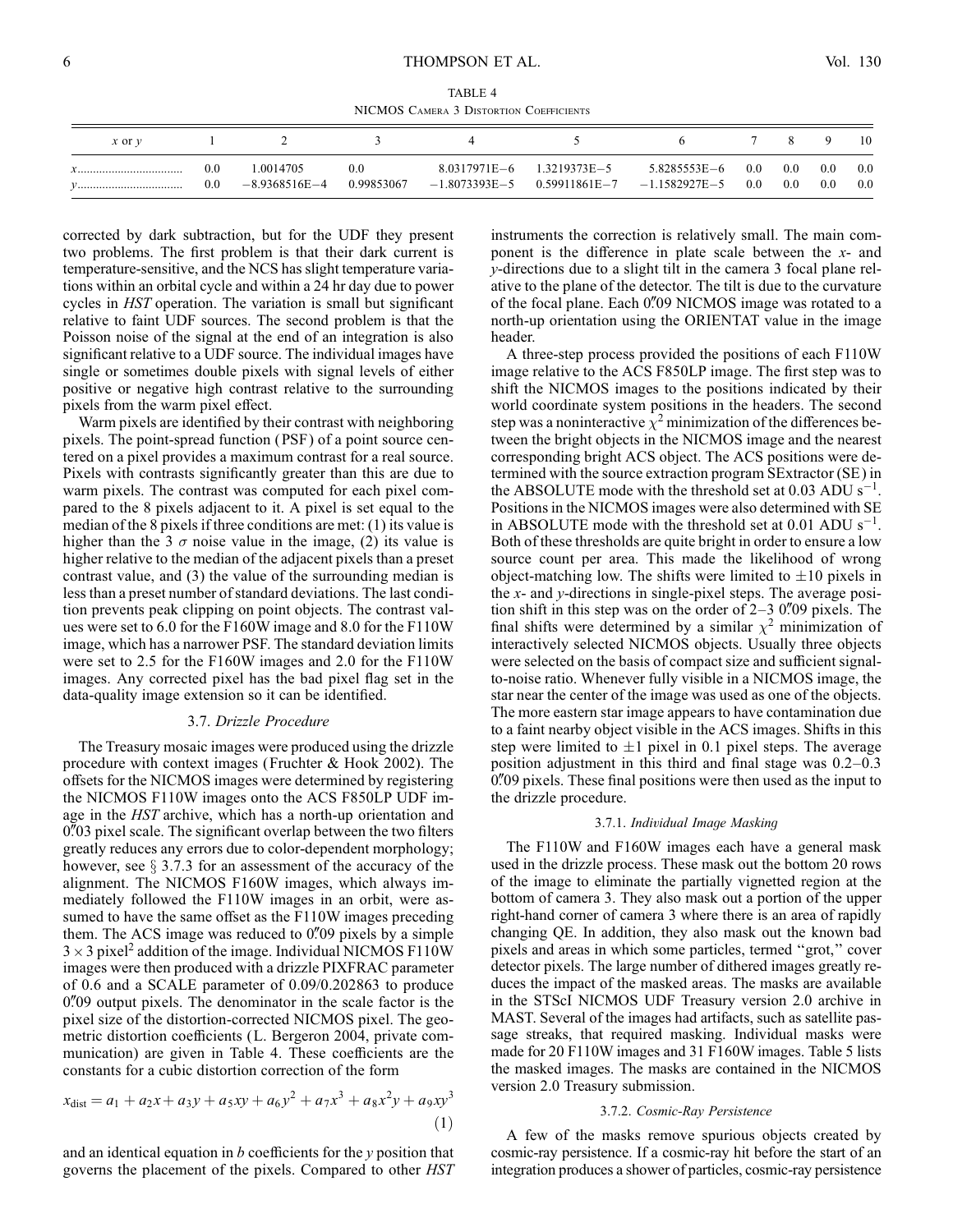TABLE 5 Images with Special Masks

| F110W            | F160W            |
|------------------|------------------|
| 01 <sub>b1</sub> | 01ct             |
| 08me             | 03jy             |
| 09tf             | 03ki             |
| 13ap             | 06et             |
| 18c3             | 07ka             |
| 20j6             | 13au             |
| 27es             | 14d1             |
| 28 <sub>im</sub> | 14dn             |
| 29 <sub>ir</sub> | 16ve             |
| $30$ wj          | 17b8             |
| 32xe             | 20jb             |
| 33 <sub>fh</sub> | 25c4             |
| 34m8             | 26cm             |
| 34 <sub>mq</sub> | 27f0             |
| 35nt             | 28 <sub>jc</sub> |
| 36ot             | 2811             |
| 38zd             | 2911             |
| 40qs             | 31vp             |
| $44$ js          | 32x1             |
| 45qg             | 34my             |
|                  | 35 <sub>ny</sub> |
|                  | 36nx             |
|                  | 36p0             |
|                  | 38zk             |
|                  | 39pe             |
|                  | 40pw             |
|                  | 42ht             |
|                  | 43i7             |
|                  | 44jz             |
|                  | 45r1             |
|                  | 48az             |
|                  |                  |

Note.-The numbers and letters are the unique sections of the file names.

can give a resolved source that appears in the first F110W image after the hit and more weakly in the following F160W image. This exactly mimics a high-redshift galaxy. The ACS image has no signal, and the F110W-F160W color is blue. The signature of this spurious event is that the source only appears in one set of F110W and F160W images. All the NICMOS sources that did not have ACS counterparts were inspected in each image. Two spurious cosmic-ray persistence sources were found and masked out (see also  $\S$  7.4).

#### 3.7.3. Point-Spread Functions

Unlike the deep NICMOS observations in the HDF-N, the HST secondary mirror was not adjusted to bring the camera 3 images into sharp focus. The photometric gain was not con-

sidered high enough to request the adjustment, which would have put the parallel ACS images significantly out of focus. The PSF at the focal plane of camera 3 is therefore broader than the diffraction-limited PSF observed by NICMOS cameras 1 and 2. To determine the PSFs of the UDF images, two measurements were performed. The first was to measure the PSF of the bright star at  $x = 1897.26$ ,  $y = 1610.34$  with Gaussian fitting. The second bright star at  $x = 1246.12$ ,  $y = 1420.42$  appears to be double with a faint companion. The second measurement involved 42 camera 3 images in F110W and F160W of the photometric calibration star P330-E taken after the NCS safing event. These were part of the proposal 9995 calibration program of M. Dickinson. These images were drizzled in the same manner as the UDF images. The PSFs of the drizzled F110W and F160W images were measured by the same Gaussian fitting as for the UDF stellar images. The results are listed in Table 6, which gives the measured major- and minor-axis FWHM values. Table 6 also gives the results of performing the same exercise on synthetic images produced with the Tiny Tim software (Krist & Hook 2004)<sup>4</sup> for the camera 3 focus used in the UDF observations. The Tiny Tim and calibration star PSFs agree quite well, but the measured UDF stellar values are between  $0\rlap.{''}06$  and  $0\rlap.{''}1$  wider. This may reflect the accuracy of the mosaic position calculations. The widths measured in an independently reduced image (see  $\S$  7.4) are very similar to our UDF image widths. Any researcher that requires extremely accurate object shapes, such as for weak lensing, may wish to go to the original single images for size and shape measurements. Those researchers should apply the geometric distortion corrections listed in Table 4.

## 4. IMAGE SIZE AND WEIGHT

The full drizzled image does not have a uniform integration time over the image. In particular, the edges of the image have only one integration, as opposed to the average 16 integrations for the interior of the image. The full drizzled image has a size of  $3500 \times 3500$  pixels, the same size and orientation as the ACS images reduced to 0."09 pixels. Experience with the HDF-N images indicated that source extraction in regions with less than half of the average integration time was not profitable, except in special cases in which a particular object near the edge of the total image required analysis. Users of the Treasury image should be aware that the edges of the image have a roughly  $\sqrt{2}$ lower signal-to-noise ratio than the central regions. The exact weight for all pixels is given by the weight images included in the Treasury archive. There are some regions in which the images overlap that have much higher integration times. Users who

<sup>4</sup> The Tiny Tim software and manual are available at http://www.stsci.edu/ software/tinytim.

| TABLE 6                        |
|--------------------------------|
| <b>OBSERVED PSF PARAMETERS</b> |

|            |              | <b>UDF</b> STAR (arcsec) |              | $UDF$ $STARa$ (arcsec) |              | $P330-E$ (arcsec) | TINY TIM (arcsec) |              |  |
|------------|--------------|--------------------------|--------------|------------------------|--------------|-------------------|-------------------|--------------|--|
| PARAMETER  | F110W        | F160W                    | F110W        | F160W                  | F110W        | F160W             | F110W             | F160W        |  |
| FWHM minor | 0.36<br>0.32 | 0.39<br>0.36             | 0.38<br>0.35 | 0.38<br>0.35           | 0.29<br>0.26 | 0.30<br>0.26      | 0.29<br>0.25      | 0.27<br>0.24 |  |

NOTE.—The observed PSF parameters are given for the star in the NICMOS UDF images at  $(x, y)$  (819.2, 597.3), a calibration star P330-E drizzled in the same way as the UDF images, and a synthetic Tiny Tim image at the camer

 $^{\rm a}$  These values were measured for the images kindly supplied by M. Stiavelli, B. Mobasher, and L. Bergeron. See  $\S$  7.4.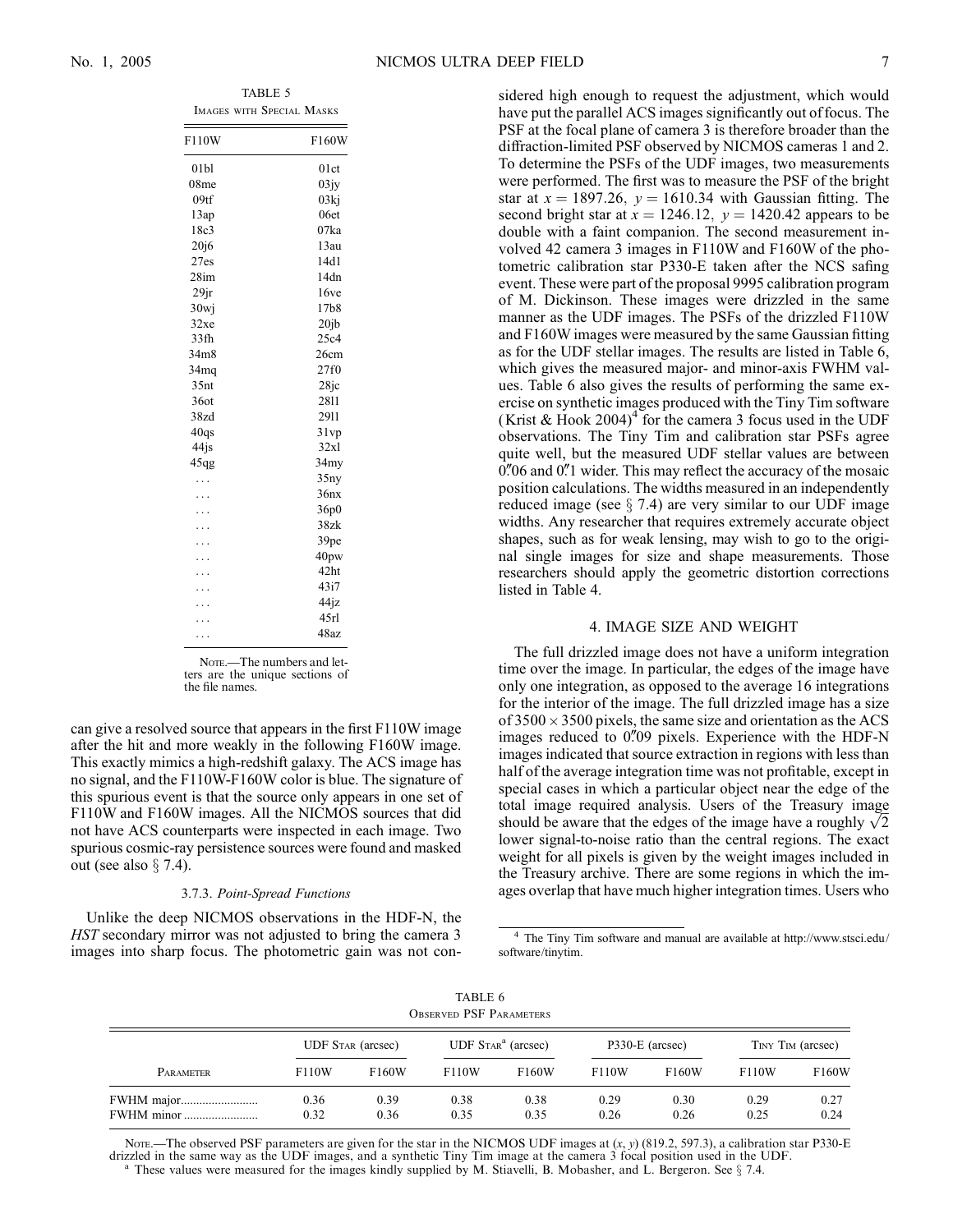

Fig. 3.—Histograms of the pixel values in the F110W (left) and F160W (right) images. The deviation from the Gaussian fit on the positive side is due to the contribution of sources. The width of the Gaussian is an indication of the noise in the images. See  $\S$  5.1 for a discussion of the pixel noise.

need a uniform selection criterion for analysis should be aware of these differences in weight.

## 5. SOURCE EXTRACTION

Source extraction in the science image was performed with SE version 2.3 (Bertin & Arnout 1996) in the dual image and rms image modes. The source extraction included the four ACS UDF images, as well as the NICMOS images. The ACS extractions provided the source reality check described in  $\S$  7.3 and are included in the Treasury catalog.

# 5.1. Noise

Figure 3 shows the histograms of all the pixel values in the F110W and F160W images. The majority of the pixels are well fit with a Gaussian centered on zero. The offsets from zero are  $7 \times 10^{-5}$  ADU s<sup>-1</sup> for both images. The positive tail deviating from a Gaussian is the contribution from the true sources in the field. The width of the Gaussian fit is an indicator of the noise. The Gaussian fit gives noise levels of  $3.5 \times 10^{-4}$  ADU s<sup>-1</sup> for the F110W image and  $3.7 \times 10^{-4}$  ADU s<sup>-1</sup> for the F160W image. This corresponds to 0.55 and 0.58 nJy, respectively. This is an underestimate of the true noise, as is partially indicated by the excess over the Gaussian on the negative side of the fit. The drizzle procedure is known to introduce correlation to the noise ( Fruchter & Hook 2002). Fruchter & Hook (2002) give an expression for the noise increase factor that gives a factor of 1.8 for the drizzle PIXFRAC and SCALE parameters used in the images. This yields 1  $\sigma$  noise values of 1.0 and 1.2 nJy pixel<sup>-1</sup>.

Figure 4 shows the histograms of the signals in a densely packed grid of apertures of the same diameter as the three apertures (6, 11, and 17 pixels) used in the source extraction. The  $175 \times 175$  grid is regularly spaced on 20 pixel centers to provide 30,625 apertures. Most of these do not contain sources, but the positive tail in Figure 4 indicates apertures with positive source flux. The large number of apertures that fall off the

NICMOS image are not included in the analysis. The histograms are roughly Gaussian-shaped, but only the 6 pixel aperture histogram has an easily measurable FWHM. The 1  $\sigma$ noise derived from the FWHM is  $3.7 \times 10^{-3}$  ADUs s<sup>-1</sup> for the F110W image. Similar results were obtained for the F160W image. The expected noise from the individual pixel noise described above, including the factor of 1.8, is  $3.5 \times 10^{-3}$ , which is comparable to the measured value. To the degree that the aperture noises are truly Gaussian-distributed, this indicates that a factor of 1.8 is a reasonable figure to account for the correlated noise and that the aperture noise is approximately equal to the square root of the number of pixels in the aperture times the individual pixel noise. The measured aperture noise in janskys from the histogram is  $5.8 \times 10^{-9}$ , which is equivalent to an AB magnitude of 29.5 for the 0. 54 diameter aperture. The



Fig. 4.—Histograms of the flux in a densely packed grid of apertures covering the UDF F110W image. The three apertures are 6, 11, and 17 pixels wide. See  $\S$  5.1 for a discussion of the aperture noise.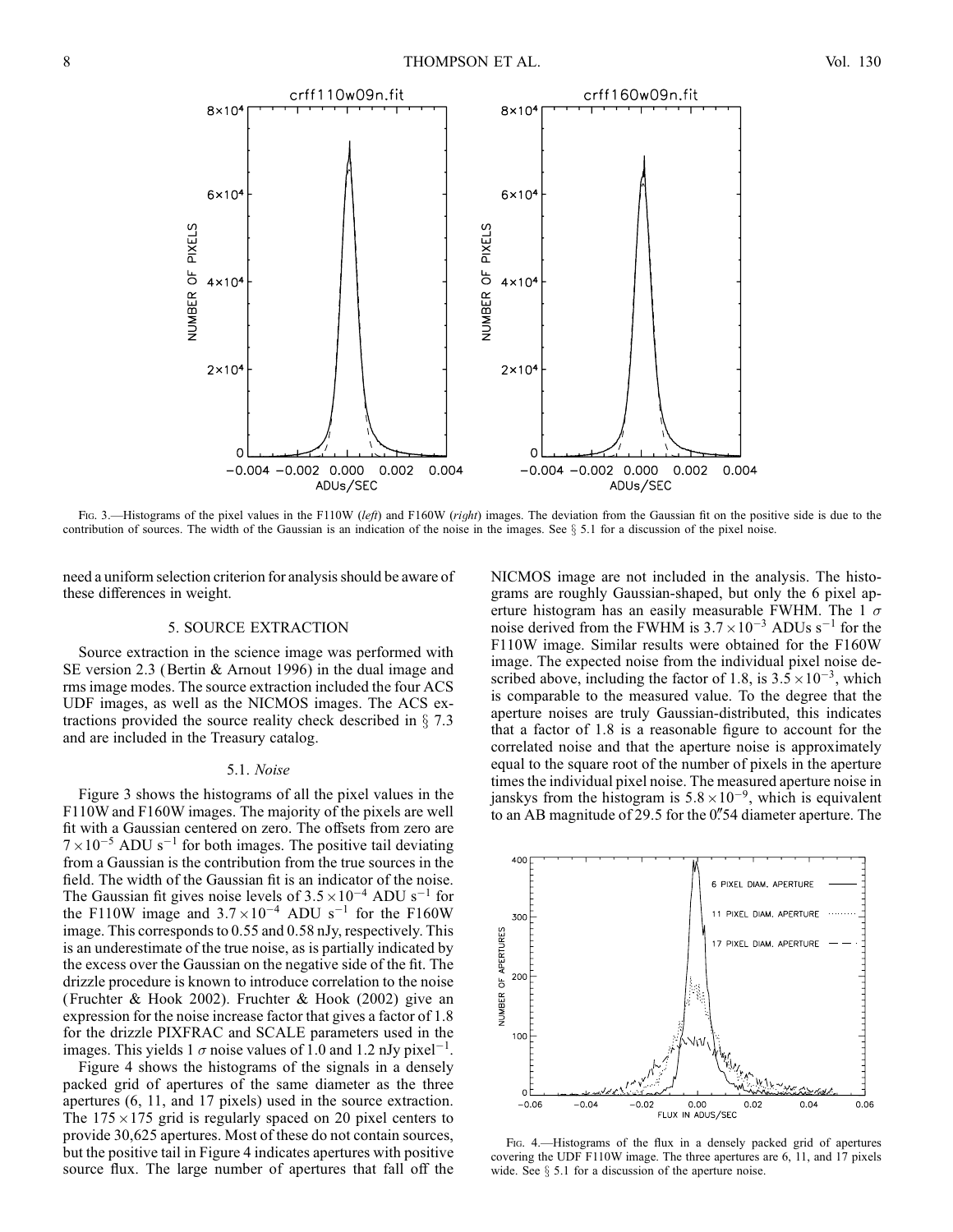$5 \sigma$  AB magnitude is 27.7, which we take as the appropriate value independent of source noise. In observations of the HDF-S, Labbé et al. (2003), with the Infrared Spectrometer and Array Camera on the VLT, found 1  $\sigma$  aperture noises of 28.6 and 28.1 for the J and H bands with a 0.7 diameter aperture, which gives 5  $\sigma$ values of 26.7 and 26.2. The minimum number of contiguous pixels for a real source is set to seven in the extraction procedure. The 5  $\sigma$  noise for a point-source detection is then the noise in the 7 pixel aperture, which gives AB magnitudes of 30.35 and 30.15 for the F110W and F160W filters, respectively.

### 5.2. Detection Image

In the two-image mode SE uses a detection image to determine the position and extent of sources. The individual image source extraction is then performed on exactly the same positions and regions determined from the detection image. The SE parameters regarding source geometry such as area and ellipticity are determined by the detection image. The detection image for the Treasury catalog is the simple sum of the F110W and F160W science images. Even though it is the sum of two images, the detection image has a significantly lower signal-tonoise ratio than any of the ACS UDF images, except for sources that are extremely red. Users that are interested in the NICMOS limits on faint ACS UDF sources should use the ACS images as the detection images to perform the source extraction on the NICMOS images. On the other hand, very red sources may appear only in the NICMOS images. Since we wish to provide an infrared catalog, we choose to use the NICMOS images for extraction. Note that by combining the two NICMOS images there is a bias against the very reddest sources that might only appear in the F160W image.

## 5.3. rms Image

SE uses an rms image to determine the detection limit of a pixel signal when operating in the rms mode used in the Treasury version 2.0 catalog. The drizzle procedure produces an observation time weight map that measures the total integration time for every pixel, but the weight map does not take into account the large variations in QE over the face of the NICMOS detector array. To account for the QE variations, the F110W and F160W flat-field images were drizzled in exactly the same way as the UDF images, using identical masks. Note that the flatfield images are the multiplicative flats used in the normal image reductions. As such, they are high where the signal is low and vice versa. All subsequent postdrizzle procedures that were applied to the science images were also applied to the drizzled flat images. Next the median of the drizzled flat images was set to one and multiplied by the standard deviation determined in  $\S$  5.1, adjusted by the correlation parameter of 1.8. These images were then added together as the square root of the sum of the squares to form the rms image for the detection image supplied to SE. This rms image properly represents the differences in QE across the detector and the mapping of the differences onto the final science image. The individual F110W and F160W rms images were retained for use in the source extraction described below. The ACS rms images were assumed to be uniform and equal to the standard deviations found in  $\S$  5.1 for the individual ACS images. The individual filter rms images form the basis of the magnitude and flux errors returned by SE.

### 5.3.1. rms Image Adjustments

Visual inspection of the detection image and the individual NICMOS drizzled images revealed small areas in which there

TABLE 7 Source Extraction Parameters Used in the NICMOS Treasury Version 2.0 Catalog

| Value                          |
|--------------------------------|
| <b>RELATIVE</b>                |
| 1.4                            |
| 32                             |
| 5                              |
| RMS WEIGHT                     |
| 7                              |
| Y                              |
| 0.001                          |
| CORRECT                        |
| 6, 11, 17                      |
| 14                             |
| detec.conv                     |
| Y                              |
| rms_combfix.fit, rmsfilter.fit |
| 2.5, 3.5                       |
|                                |

Nores.—Obvious parameters such as DETECT\_TYPE = CCD have not been entered. The full configuration files are part of the ver. 2.0 Treasury archive in MAST. rmsfilter.fit refers to the rms image for a given filter, such as rmsF160W.fit.

were clearly higher regions of noise or residual spurious artifacts. These are usually regions of ''cross-hatched'' noise or small irregular regions of a few pixels with boundaries too sharp to be real sources. Even though areas such as these were masked in the original images, the drizzle process can produce additional areas due to the rebinning process. Rather than removing these regions from the images, the rms images were adjusted to guarantee that they were not used in the source extraction. The pixel regions with adjusted rms values are given in a table supplied with the version 2 submission to MAST. These regions can also be identified in the rms images themselves, where they have been set to 9.999. This procedure preserves the ignored areas in the images so that they can be evaluated by other researchers if they wish, just as the individual images, before masking, can be retrieved from the archive. Areas outside of the observed regions were set to very high rms values on the order of 500–800.

#### 5.4. Extraction Parameters

SE's source extraction process is controlled by a configuration file that gives the parameters for source extraction. Some of the configuration parameters used in the version 2.0 Treasury source extraction are given in Table 7. The full configuration files used in the extraction are included in the Treasury NICMOS UDF version 2.0 submission to MAST. The parameters include a detection threshold of 1.4  $\sigma$  and the minimum number of contiguous pixels for a true source set to seven. Note that these parameters discriminate against faint point sources.

Although not evident from the documentation, SE runs in a dual rms image mode. In this mode two rms images are supplied in the WEIGHT\_IMAGE parameter. The first image is the rms image for the detection image; the second is the rms image for the extraction image, which is the UDF image in each of the individual filters. The second rms image does not influence the source selection but determines the error values returned by SE.

The photometric zero points in AB magnitude are 23.41 ( F110W ) and 23.22 (F160W ). The extraction parameters were adjusted to produce a clean extraction of sources with a goal of no erroneous detections in the high signal-to-noise ratio regions of the image. This produces a relatively conservative catalog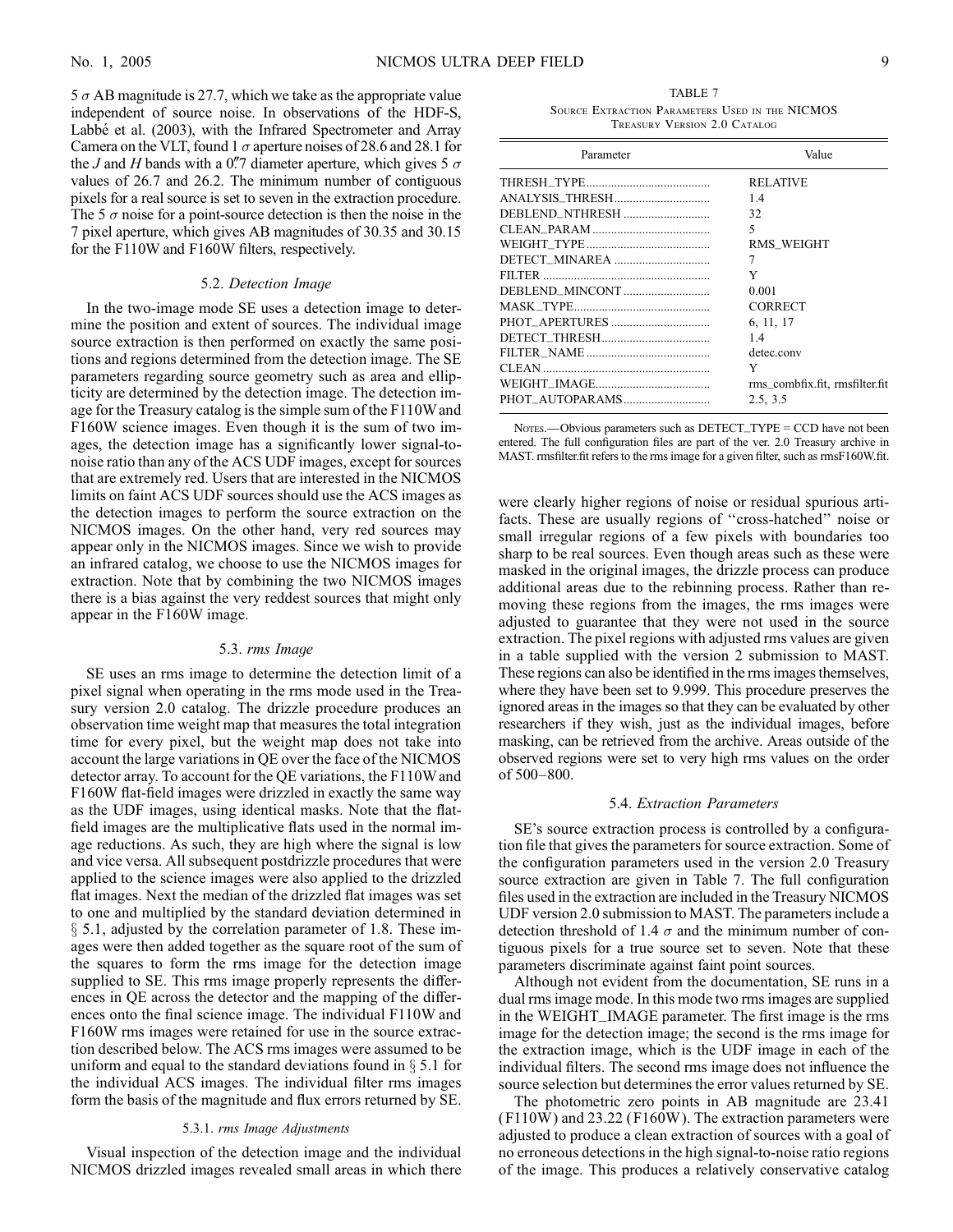TABLE 8 A Minicatalog of Source Parameters

| ID<br>(1) | <b>ACS</b><br>$^{(2)}$ | Seg.<br>(3) | $\boldsymbol{x}$<br>(4) | $\upsilon$<br>(5) | R.A.<br>(6) | Decl.<br>(7)   | P.A.<br>(8) | Ellipticity<br>(9) | $R_h$<br>(10) | <b>FWHM</b><br>(11) | Stellarity<br>(12) |
|-----------|------------------------|-------------|-------------------------|-------------------|-------------|----------------|-------------|--------------------|---------------|---------------------|--------------------|
|           | 4394                   | 605         | 2877.54                 | 1797.00           | 53.13059235 | $-27.79026222$ | 0.0000      | 0.8470             | 2.9450        | 4.3800              | 0.840              |
| 2         | 5109                   | 631         | 2789.20                 | 1766.72           | 53.13309097 | $-27.79101944$ | $-23.9000$  | 0.1540             | 2.0870        | 7.1800              | 0.890              |
| 3         | 5010                   | 636         | 2764.20                 | 1762.93           | 53.13379669 | $-27.79111481$ | 78.0000     | 0.5340             | 4.0370        | 8.7800              | 0.910              |
|           | 4638                   | 702         | 2750.66                 | 1709.68           | 53.13417816 | $-27.79244423$ | $-45.3000$  | 0.4250             | 2.8050        | 5.6200              | 0.700              |
| 5         | 3460                   | 926         | 2697.05                 | 1500.98           | 53.13569260 | $-27.79766273$ | 45.3000     | 0.4080             | 3.3700        | 4.1400              | 0.730              |
|           | 5115                   | 627         | 2685.79                 | 1769.54           | 53.13601303 | $-27.79094887$ | 27.4000     | 0.3890             | 2.9230        | 7.2000              | 0.920              |
| <u>/ </u> | 3871                   | 842         | 2673.44                 | 1586.07           | 53.13636017 | $-27.79553413$ | 68.7000     | 0.4570             | 3.9490        | 9.2400              | 0.520              |
|           | 4350                   | 774         | 2671.81                 | 1643.54           | 53.13640594 | $-27.79409790$ | $-21.0000$  | 0.0550             | 2.8130        | 5.1000              | 0.980              |
|           | 3938                   | 867         | 2666.78                 | 1572.05           | 53.13655090 | $-27.79588509$ | 17.7000     | 0.0380             | 2.5200        | 4.1100              | 0.940              |
|           | 4370                   | 792         | 2661.00                 | 1637.50           | 53.13671112 | $-27.79424858$ | 89.8000     | 0.1730             | 2.7700        | 4.6100              | 0.430              |

Notes.—Table 8 is published in its entirety in the electronic edition of The Astronomical Journal. A portion is shown here for guidance regarding its form and content. See  $\S 6.1$  for a description of the parameters.

given the range of weighting over the image. Visual inspection of the image indicates that there are real sources that have been missed by the extraction process. More aggressive extraction parameters pick up these sources but also begin to find sources of doubtful reality (see  $\S$  7). Users who wish to have a more aggressive extraction can use our parameters as a starting point and adjust them to produce the required level of extraction. Our parameters produced 1293 extracted sources.

## 6. CATALOG CONSTRUCTION

All the output values listed in the Treasury catalog are outputs from SE with no editing. The source order has been rearranged to be in order of increasing right ascension. To maintain correspondence with the segmentation images that were returned by SE, the original source identification numbers assigned by SE are given in the catalog. Ten of the sources detected by SE are not included in the catalog as described in  $\S$  7.3, leaving 1283 of the 1293 detected sources.

Each source has 90 entries; therefore, we do not include the table in this paper. The catalog is available at the STScI MAST Web site containing the NICMOS version 2.0 high-level science products. That catalog is a comma-separated text file. Columns (1) and (2) contain the identification number and the identification number of the associated source in the version 1 I-band-based ACS UDF catalog. The associated ACS source is the closest source to the catalog source. If there is no ACS source within 0.3 s of the NICMOS source, a "0" entry is made in column (2). Column (3) gives the distance to the associated source in arcseconds, and column (4) gives the identification number of the source in the SE-produced segmentation image, which is also provided in the MAST archive. If a version 2 catalog of ACS sources is produced, we will attempt to provide a version 2.1 catalog with the new ACS source identifications included.

Columns  $(5)$  and  $(6)$  give the x- and y-positions in pixels of the source in the version 2.0 Treasury image. Columns (7) and (8) are the right ascension and declination positions in degrees, while columns (9) and (10) are the right ascension and declination positions in traditional nomenclature. Columns (11)– (28) give the aperture AB magnitudes of the source. The three aperture magnitudes of the ACS F445W band are listed first, followed by the remaining ACS and NICMOS bands in order of wavelength. Columns (29)–(34) list the isophotal magnitudes, and columns (35)–(40) list auto magnitudes returned by SE in the same order.

Column (41) lists the number of pixels associated with the source in the SE segmentation image. Columns  $(42)$ – $(47)$  list the FWHM in each band. Column (48) lists the position angle of the source returned by SE. Column (49) lists the flag value returned by SE. No sources have been removed from the catalog on the basis of the value of the SE error flag. Columns (50)–(55) list the XPEAK, YPEAK, XMIN, YMIN, XMAX, and YMAX values returned by SE. The source is contained in a box defined by the minimum and maximum  $x$ - and  $y$ -values. Columns (56) and (57) give the ellipticity and elongation of the source returned by SE. Column  $(58)$  contains the  $0\rlap{.}^{\prime\prime}6$  diameter aperture AB magnitude of the F160W band.

Columns (59)–(76) contain the aperture fluxes in the same order as the aperture magnitudes. The fluxes are in ADUs per second. The NICMOS gain is 6.5 electrons per ADU. Columns (77)–(82) list the isophotal fluxes, and columns (83)–(88) list auto fluxes returned by SE. Columns (89) and (90) are the ISOAREA and ISOFAREA values returned by SE.

#### 6.1. Minicatalog

To be consistent with the ACS UDF submissions, we have also constructed a minicatalog of the sources, part of which is included in the printed version of this paper. The whole catalog is available in the electronic version of this paper. The catalog appears in Table 8. There are some differences relative to the ACS catalog available in MAST. First, the catalog is ordered in right ascension with the associated ACS source identification and the segmentation identification in columns (2) and (3). The x- and y-positions followed by the right ascension and declination in degrees are in columns  $(4)$ – $(7)$ . Next are the position angle, ellipticity, half-radius, FWHM, and stellarity in columns  $(8)$ – $(12)$ . These are followed by the isophotal magnitude, isophotal magnitude error, and signal-to-noise ratio for the four ACS and two NICMOS bands, starting with the ACS F435W and ending with the NICMOS F160W band. The signal-to-noise ratio is the ratio of the isophotal flux to the isophotal flux error returned by SE. The last column in the table is the value of the error flag returned by SE. As in the larger table there has been no effort to remove sources based on the SE error flag. Due to space constraints, only the first few columns of the table are present in the printed version.

## 7. SOURCE RELIABILITY

Although the extraction parameters were adjusted conservatively, independent assessments of the source reliability are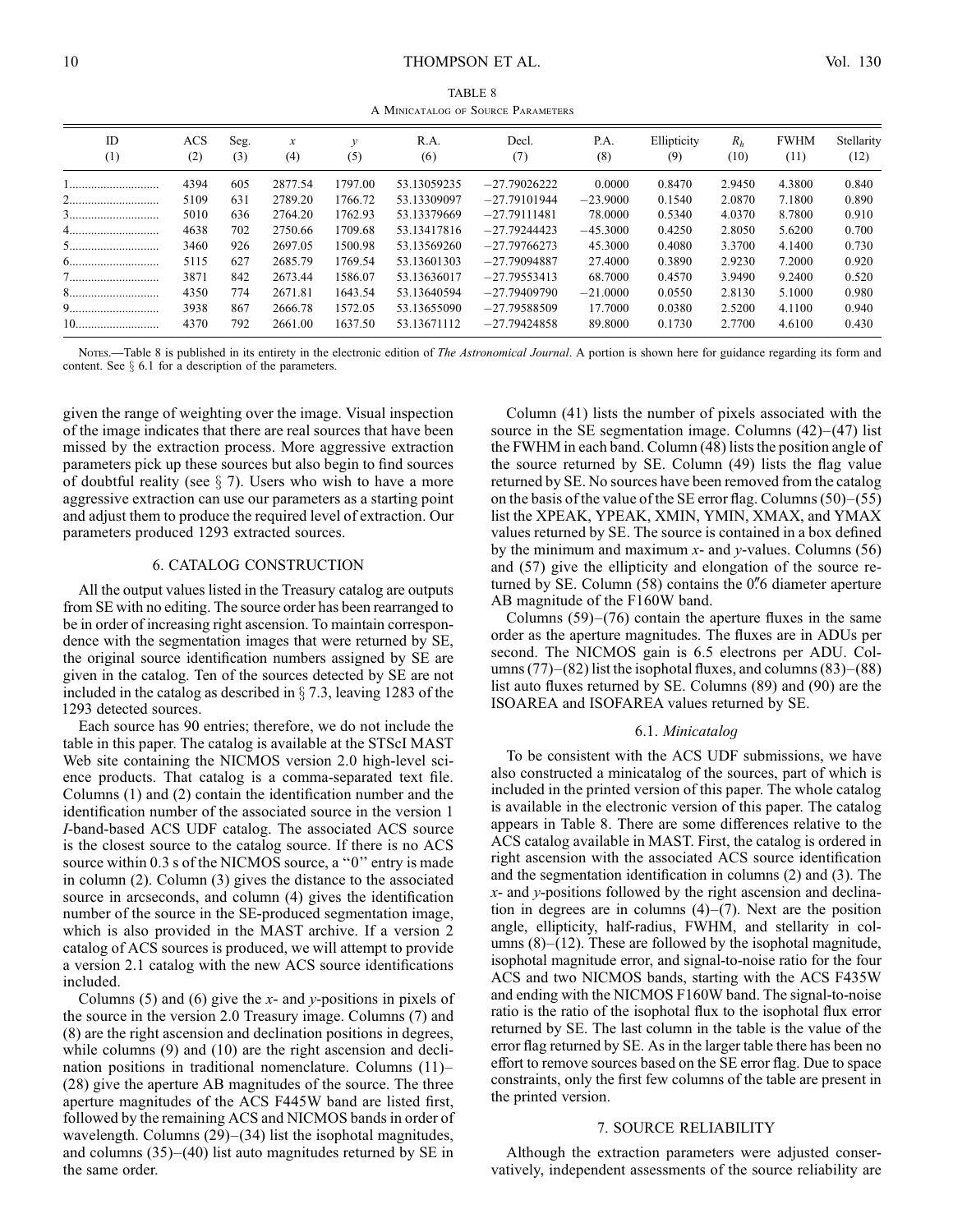

Fig. 5.—Faint end of the isophotal F110W AB magnitude versus signal-tonoise ratio plot, where the signal-to-noise ratio is calculated from the isophotal flux and isophotal flux error returned by SE. Each source is marked by an asterisk. In general, the flux error returned by SE is smaller than that calculated by other means. See the discussion in  $\S$  7.1.

required. The following analyses and tests were performed to judge the reality of the catalog sources.

### 7.1. Signal-to-Noise Ratio Values

The source extraction program, SE, returns flux errors as well as fluxes. Figure 5 shows the measured signal-to-noise ratio values for the faint end of the catalog. The ratio of the isophotal flux to isophotal flux error is plotted versus isophotal magnitude. There is significant scatter in the values, as expected. The average magnitude for a signal-to-noise ratio of 5 appears to be around an isophotal magnitude of 28.4, significantly fainter than the aperture test value of 27.7 found in  $\S$  5.1. The details of how SE computes its flux errors are not immediately obvious, so the value of 27.7 is used. The rms images supplied to SE were multiplied by 1.8 for the expected correlation due to drizzling, so that should not be an explanation for the difference.

# 7.2. Negative Image

As a check on noise-induced sources, we ran the identical extraction procedure on the negative of the original source detection image. The procedure produced no detections from the negative image. This indicates that the number of sources produced by noise is very low.

## 7.3. Comparison with the ACS Images

The presence of the much higher signal-to-noise ratio ACS images provided a second test of source reliability. We checked for catalog sources that had ACS F850LP 0." 6 aperture diameter AB magnitudes fainter than 29.5. The smallest aperture was chosen to minimize flux from overlapping sources. We identified 22 sources out of the total 1293 sources that matched that criterion. Two of these sources are in the high-redshift source list of five sources described by Bouwens et al. (2004) in which the Lyman break occurs to the red of the ACS cutoff. Bouwens et al. (2004) used a more aggressive source extraction, which accounts for the extra three sources in their analysis. The remaining 20 sources fell into three categories. The first category is legitimate sources with ACS F850LP flux below the limit but clearly there under visual inspection. There are 10 sources in this category. The second category is sources with clear flux in only the F160W band. There are two sources in this category.



FIG. 6.—H-band (F160W) number-magnitude diagram for the UDF. The error bars are strictly due to number statistics and do not reflect completeness or systematic errors. For comparison, the HDF-N F814W and F160W data are overplotted. The falloff at AB magnitudes greater than 27 is partially due to the conservative nature of the source extraction used for the Treasury ver. 2.0 catalog.

The remaining eight were sources that appear to be noise artifacts by a subjective visual analysis. The 10 objects in the last two categories do not appear in the catalog even though the two sources with only F160W flux may be real.

### 7.4. Comparison with an Independently Generated Image

The NICMOS UDF images were independently reduced at STScI by M. Stiavelli, B. Mobasher, and L. Bergeron. They very graciously provided these images for comparison with our reductions. Inspection of these images revealed two objects in our images that were the result of cosmic-ray persistence (see  $\S 3.7.2$ ). These objects were masked out in the individual image they appeared in for the final drizzle run. One NICMOS object that does not have an ACS counterpart, object 937 (UDF 818- 886; Bouwens et al. 2004), does not appear in the image from Stiavelli, Mobasher, and Bergeron. Inspection of our individual images indicates that no single image contributed the majority of the flux, as would be expected for a cosmic-ray persistence event. The object appears faintly in several of our individual images in both filters. To date we have not been able to resolve why this discrepancy exists. Users of the catalog should be aware of this discrepancy, particularly because this source satisfies the criteria for a galaxy at a redshift greater than 7.

## 8. CONCLUSIONS

Although this is a description of the data and techniques used in constructing the NICMOS UDF Treasury version 2.0 catalog, it has been traditional (Williams et al. 1996; Thompson et al. 1999) to show a number-magnitude diagram from the data. Figure 6 displays the number-magnitude diagram in AB magnitudes for the NICMOS F160W sources in the Ultra Deep Field. The vertical error bars are calculated from number statistics only. Other errors, such as incompleteness, source noise, and large-scale structure, are not included. The falloff at AB magnitudes greater than 27 is certainly due to incompleteness, partially due to the conservative source extraction parameters used in the construction of the Treasury catalog. Note that the magnitudes are aperture magnitudes in the smallest, 0. 6, aperture. For comparison, the F814W data from the HDF-N (Williams et al. 1996) are also plotted. The agreement is good, with the F160W